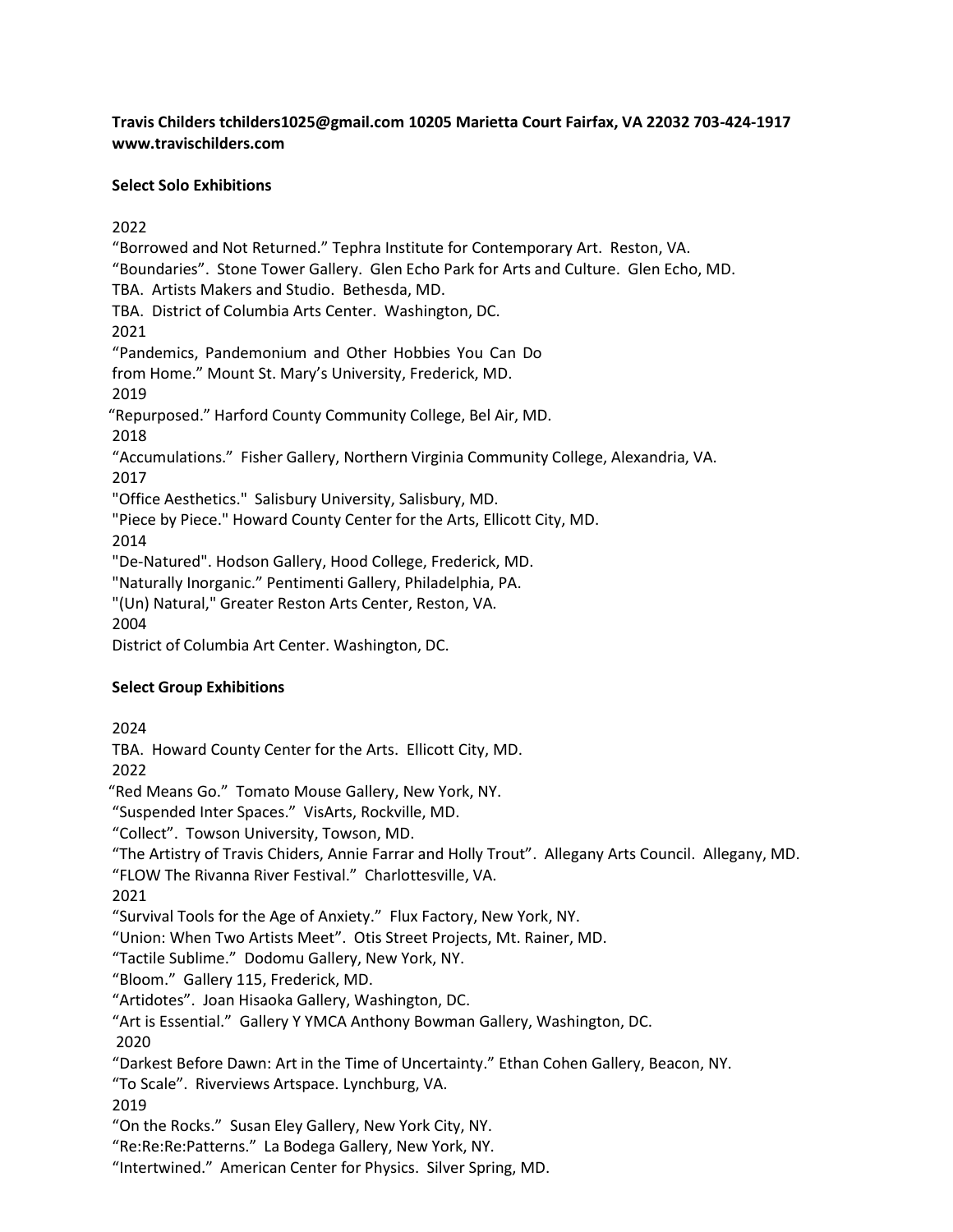2018

"Rendering Likeness." La Bodega Gallery, Brooklyn, New York, NY.

"Push and Pull." Brentwood Arts Exchange, Brentwood, MD.

"Too Much of Too Much: Overstimulated, Overexposed and Overextended." McLean Project for the Arts, Mclean, VA.

2017

"Camp Artscape." Towson University, Towson, MD.

"Duality". Islip Art Museum. East Islip, NY.

"Alchemical Vessels 2017." Joan Hisaoka Gallery Washington, DC.

2016

"Rind." Carrie Able Gallery. New York, NY.

"The (Extra) Ordinaries." Ray Gallery. New York, NY.

"Geometrix: Line, Form Subversion." Curators Office. Washington, DC.

"Entomology." Central Booking Gallery. New York, NY.

"Book Arts Survey." The Foundation Gallery. New Orleans, LA.

2015

"Adhere." Visual Arts Center of New Jersey. Summit, NJ.

"Criminology." Central Booking Gallery. New York, NY.

"Special Combo." Terrault Contemporary. Baltimore, MD.

2014

"Seventh Annual Governor's Island Art Fair". New York, NY.

"The Readymade@100." American University Museum, Washington, DC.

"New Waves." Virginia Museum for Contemporary Art, Virginia Beach, VA.

"Transformations." McLean Project for the Arts, McLean, VA

"Alchemical Vessels." Joan Hissoka Gallery, Washington, DC. 2013

"2013 Trawick Prize Finalist Exhibition." Gallery B, Bethesda, MD.

"Consolidated Landscapes." Delicious Spectacle, Washington, DC.

"Un/Natural Occurrences." Central Book Gallery, New York, NY.

"Material Concerns." RARE Gallery, New York, NY.

2012

"Precious." Porthole Space. London, England.

"Un/Natural Occurrences." Central Booking Gallery. New York, NY.

"Love Me." Benrimon Gallery, New York, NY.

"Another Roadside Attraction." Casewerks Gallery, part of the Artscape Festival, Baltimore, MD.

"Something and Nothing: Activating the Void." McLean Project for the Arts, McLean, VA.

"The Fool's Journey." Curious Matter Gallery, Jersey City, NJ.

"Shifting Landscapes." Walsh Gallery, Seton Hall University, South Orange, NJ.

2011

"8th Annual International Juried Exhibition." Shore Institute of Contemporary Art, Long Branch, NJ.

"New Waves 2011." Virginia Museum for Contemporary Art, Virginia Beach, VA.

"Wildland." Goucher College, Baltimore, MD.

"Earthwork." Central Booking Gallery, New York, NY.

"Naming the Animals." Gowanus Projects, Brooklyn, NY and Curious Matter, Jersey City, NJ. 2010

"Younger Than Moses: Idle Worship." Benrimon Gallery, New York, NY.

"Gentrified." Trestle Gallery, Brooklyn, NY.

"Social Security." Bond St. Gallery, Brooklyn, NY.

"Anatomical/Microbial/Microcosms." Central Booking Gallery, New York, NY.

"Sondheim Prize Semi-Finalists Exhibition." Decker Gallery, MICA.Baltimore, MD.